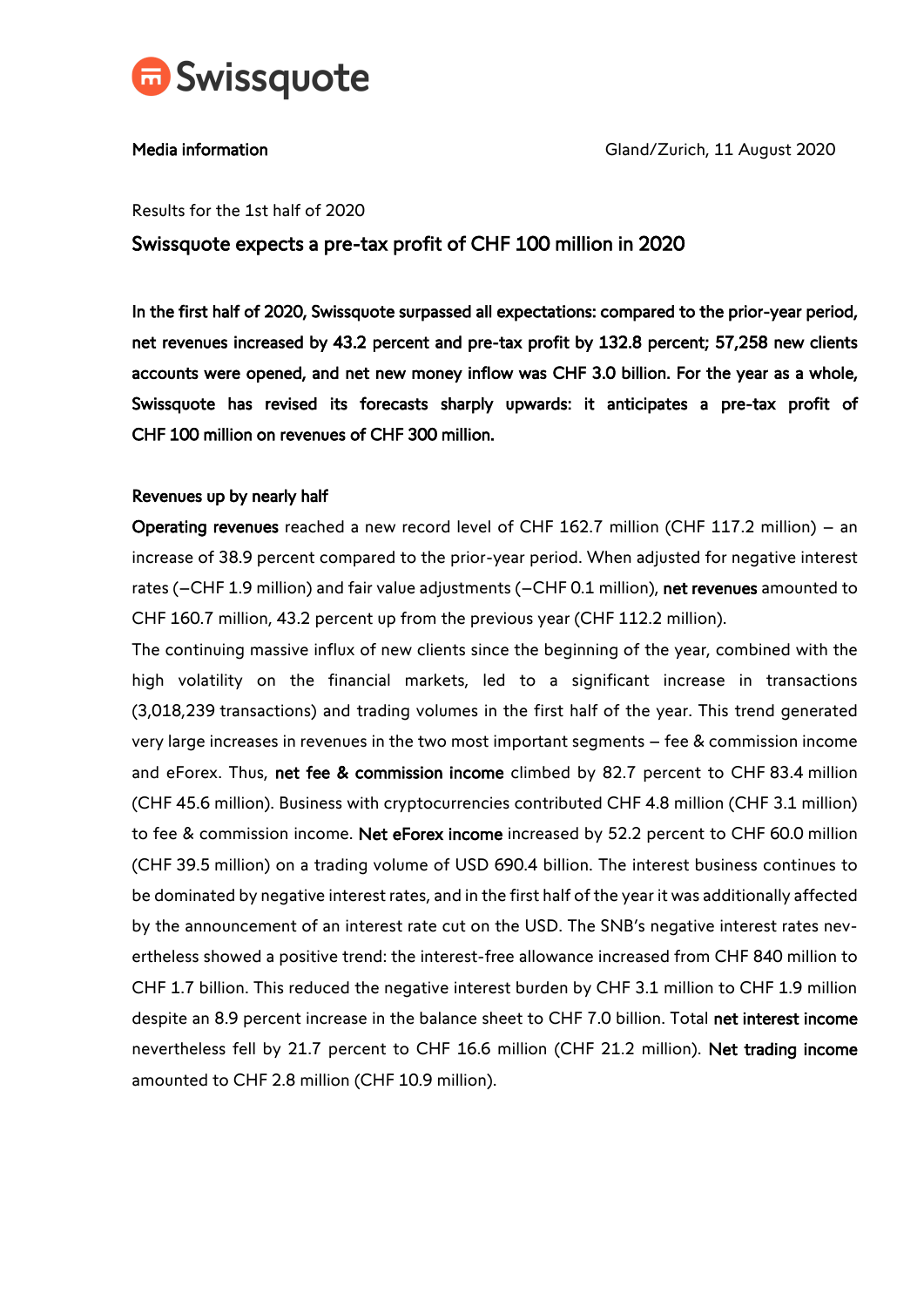

## Net profit more than doubled

At CHF 102.3 million, operating expenses were 17.4 percent higher than in the first half of 2019 (CHF 87.1 million). The increase was mainly due to higher personnel costs (+CHF 9.4 million), half of this being attributable to the increase in the variable remuneration provision and the remainder to 65 additional employees. The 43.2 percent increase in net revenues combined with the rise in operating expenses of just 17.4 percent resulted in absolute record profit figures. Pre-tax profit rose by 132.8 percent to CHF 58.4 million (CHF 25.1 million), while the pre-tax profit margin reached 36.4 percent (22.4 percent). At CHF 50,4 million (CHF 22,0 million), net profit was up 128.5 percent year-on-year, with a net profit margin of 31.4 percent (19.6 percent).

Even after the purchase of Internaxx and payment of the dividend, the Basel III core capital ratio remains high at 20.8 percent (22.4 percent). Swissquote therefore remains one of Switzerland's best-financed banks. Total equity increased by 15.3 percent to CHF 411.4 million (CHF 356.9 million).

## More than 50,000 new accounts

Net new money inflow from purely organic growth also hit a new record and came in at CHF 3.0 billion (previous period: CHF 1.2 billion from organic growth and CHF 2.2 billion from the integration of Internaxx Bank). Despite difficult market conditions in the first half of the year, client assets grew by 9.7 percent to CHF 33.5 billion (CHF 30.5 billion). As at the end of June 2020, clients held assets of CHF 32.6 billion (+10.2 percent) in trading accounts, CHF 255.3 million (–5.3 percent) in savings accounts, CHF 235.6 million (+5.3 percent) in Robo-Advisory accounts and CHF 384.9 million (-12.5 percent) in eForex accounts. The total number of accounts grew by 57,258 (+16.9 percent) to a record 396,430. The breakdown of accounts is as follows: 315,185 trading accounts (+19.3 percent), 19,279 savings accounts (–3.4 percent), 4,147 Robo-Advisory accounts (+39.7 percent) and 57,819 eForex accounts (+11.2 percent).

#### Steady expansion of service offering

In the first half of 2020, Swissquote implemented various projects, all of which were designed to expand and improve its range of services. For example, all customers at Swissquote Bank Europe SA in Luxembourg were successfully migrated to Swissquote's new eTrading platform. Société Générale became a new issuer on Swiss DOTS.

Since March 2020, the following seven new cryptocurrencies have been tradable on Swissquote: EOS (EOS), Stellar (XLM), Chainlink (LINK), Tezos (XTZ), Ethereum Classic (ETC), Augur (REP) and Ox (ZRX). Online trading was also introduced for four additional stock exchanges: Australia, Singapore, Spain and Hong Kong.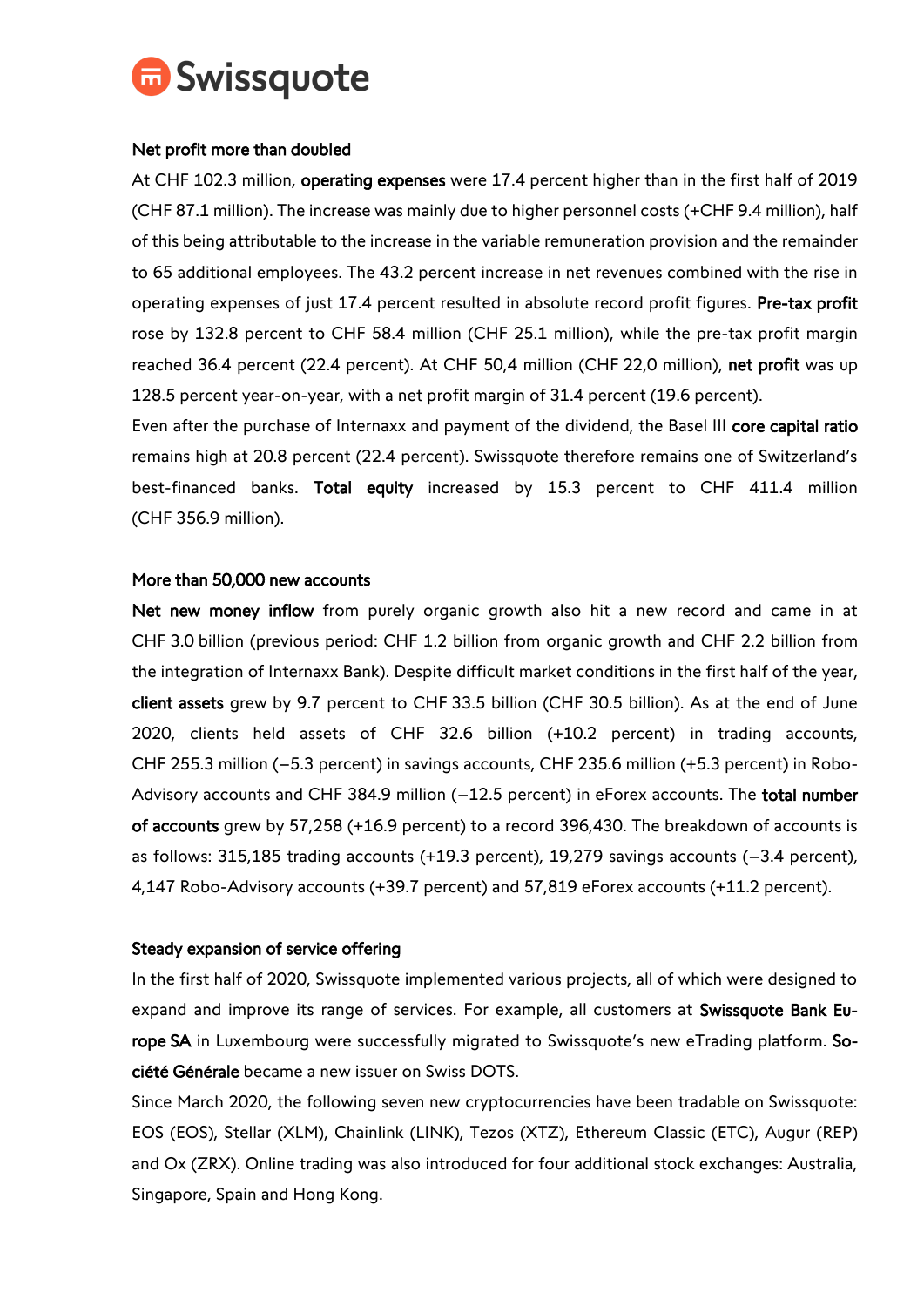

## Pre-tax profit of CHF 100 million expected in 2020

The continuation of the gratifying business trend and strong growth in new customers also led to good results in July. Pre-tax profit for the month of July 2020 came to CHF 10 million. For the year as a whole, Swissquote is now expecting a pre-tax profit of CHF 100 million on revenues of CHF 300 million.

The complete financial report for the 1st half of 2020 is available at:

[https://www.swissquote.com](https://www.swissquote.com/) - Company/Investor Relations/Financial Reporting

## Swissquote – The Swiss Leader in Online Banking

As a leading provider of online financial services, Swissquote offers innovative solutions and analysis tools to meet the wide range of demands and needs of its clients. As well as various online trading services, the user-friendly platform also provides solutions for Forex, Robo-Advisory and Mortgage. In addition to a low-cost service for private clients, Swissquote also offers specialized services for independent asset managers and corporate clients. Swissquote Bank Ltd holds a banking license issued by its supervisory authority the Swiss Federal Financial Market Supervisory Authority (FINMA) and is a member of the Swiss Bankers Association. Its mother company, Swissquote Group Holding Ltd, is listed on the SIX Swiss Exchange (symbol: SQN).

## For further information

Marc Bürki, CEO Swissquote Group Holding Ltd / CEO Swissquote Bank Ltd Tel. +41 22 999 98 50, mobile +41 79 413 41 45 marc.burki@swissquote.ch

Nadja Keller, Assistant to CEO / Media Relations Manager Tel. +41 44 825 88 01, nadja.keller@swissquote.ch

## Agenda 2021

18.03.2021 Presentation of 2020 results 06.05.2021 Annual General Assembly